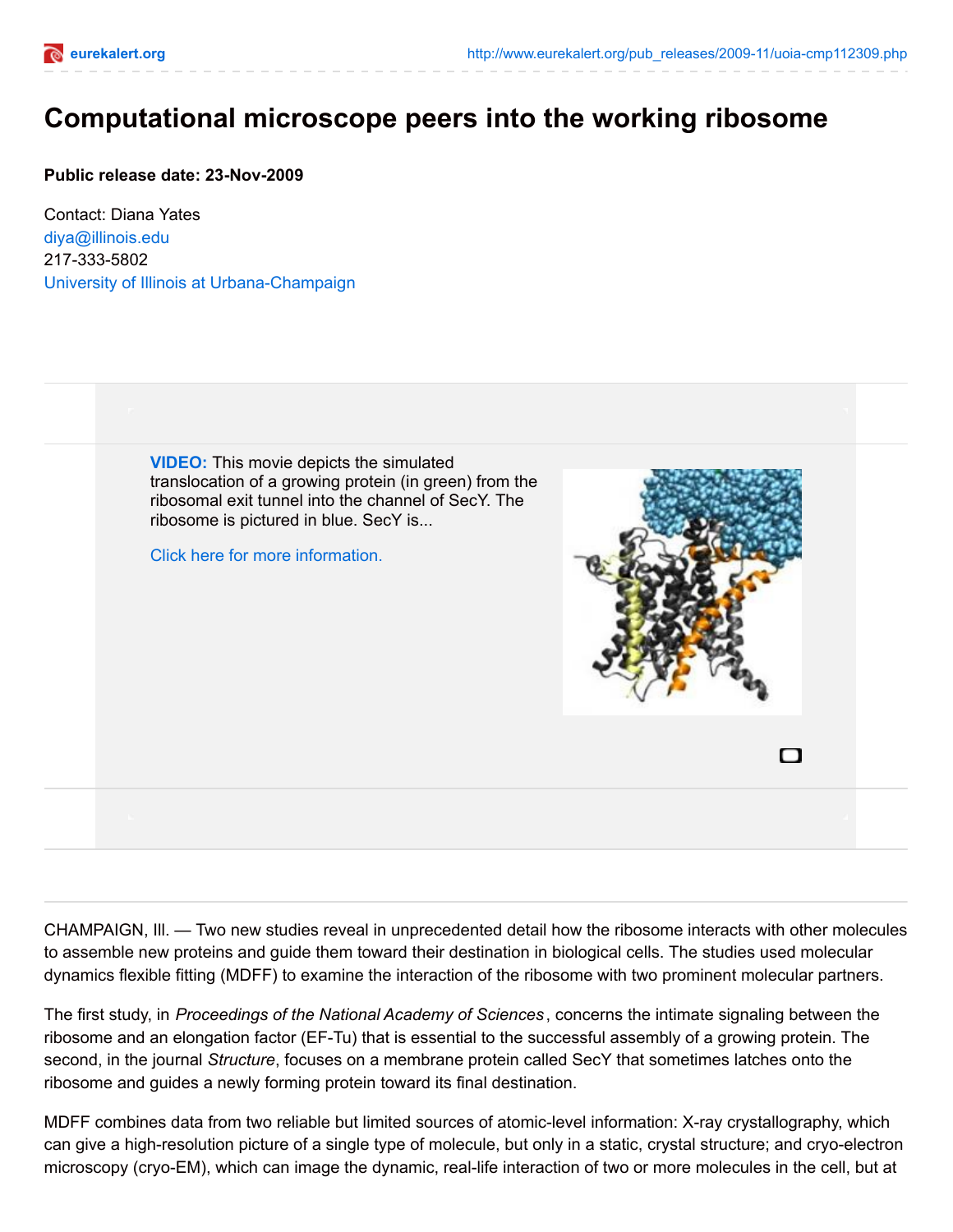low resolution.

The problem with X-ray crystallography is that the molecules, in this case ribosomes, are artificially removed from the environment of the cell and "packed together like sardines," said University of Illinois physics professor Klaus Schulten, an author on both papers and principal investigator on the study in Structure. This gives researchers a very detailed image of the components of the ribosome, but offers no clues about its behavior when it encounters other molecules.

Cryo-EM offers a wealth of information about the ribosome in its natural habitat in the cell, but the picture is much less crisp. Like a blurry photograph of a football player maneuvering down the field, cryo-EM gives a general outline, a three-dimensional snapshot of the molecule or molecules of interest at a given point in time, Schulten said.



"It is like a cloud that gives you the volume within which you find 90 percent of all the electrons of the system," he said. The clouds capture the ribosome in action, but require computing to reveal chemical detail.

The researchers began by building computerized, atomic-scale models of the ribosome-protein complexes based on the crystal structures of the molecules, and then directed the computer to use this information to "fit" the structures into the electron clouds seen in cryo-EM studies. Simulations tracked the behavior of 2.7 million atoms in the SecY study, making it "the biggest, or one of the biggest, computer simulations to be published so far," Schulten said.

In the first study, the researchers were able to detect the precise molecular maneuvering that allows the ribosome and EF-Tu to recognize and interact with another molecule, transfer-RNA (tRNA). This interaction is key to the successful assembly of proteins because the ribosome and its partners must recognize the tRNA that carries the correct amino acid to be added to the growing protein chain.